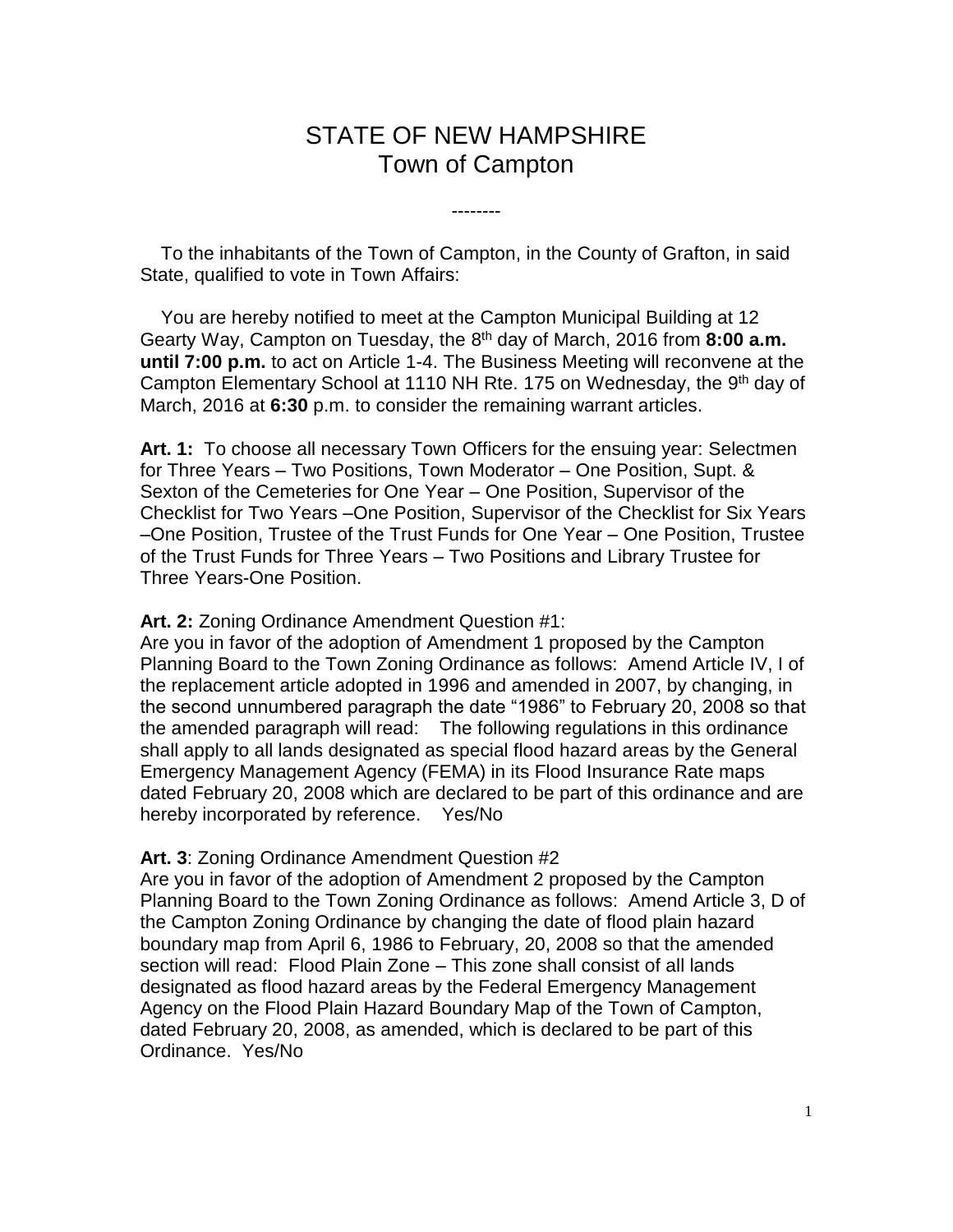## Art. 4: Zoning Ordinance Amendment Question # 3

Are you in favor of the adoption of the Amendment No. 3 proposed by the Campton Planning Board to the Zoning Ordinance as follows: To amend Article 3, J- 1 Forest Conservation Zone to be revised to read as follows: Permitted uses are forestry, agriculture, and single family dwellings. Multiple family dwellings are permitted so long as they conform to all other requirements of this Article IV. Recreational camping parks are not allowed. Yes/No

### **The following articles will be taken up during the Business Meeting beginning at 6:30 p.m. on the 9th of March, 2016 at the Campton Elementary School**.

**Art. 5:** To see if the Town will vote to authorize the Selectmen to enter into a (5) year lease-purchase agreement in the amount of \$285,000 to purchase a new fire rescue vehicle for the Fire Department and to raise and appropriate the sum of **\$62,000.00** for the first year's payment for that purpose. The Selectmen recommend this article 4- 1. 2/3rd vote required.

**Art. 6:** To see if the Town will vote to raise and appropriate the sum of **\$1,121,972.00** for general municipal operations during the ensuing year. This sum does not include amounts set forth in individual or special articles contained in the warrant. The Selectmen recommend this article 5-0. Majority vote required.

**Art. 7:** To see if the Town will vote to raise and appropriate the sum of **\$4,000.00** for the purpose of purchasing a copy machine for the Board of Selectmen's Office and further to fund this appropriation by authorizing the withdrawal of this amount from the unanticipated and undesignated fund balance as of December 31, 2015. No amount to be raised by general taxation. This machine would also replace the current fax machine and scanner. The Selectmen recommend this article 5- 0. Majority vote required.

**Art. 8:** To see if the Town will vote to raise and appropriate the sum of **\$31,000** for the purpose of hiring an additional full-time Police Officer. This article includes wages and benefits paid in accord with the Town's personnel policy. The appropriation made by this article intends to fund wages and benefits for approximately one-half of the 2016 fiscal year. The Selectmen recommend this article 3-2. Majority vote required.

**Art. 9:** To see if the Town will vote to raise and appropriate the sum of **\$693,273.00** for the operating budget of the Police Department. The Selectmen recommend this article 4-1. Majority vote required.

**Art. 10**: To see if the Town will vote to raise and appropriate the sum of **\$15,000.00** for the purpose of funding Police Details. This amount will be offset by revenues received for these services. The Selectmen recommend this article 5-0. Majority vote required.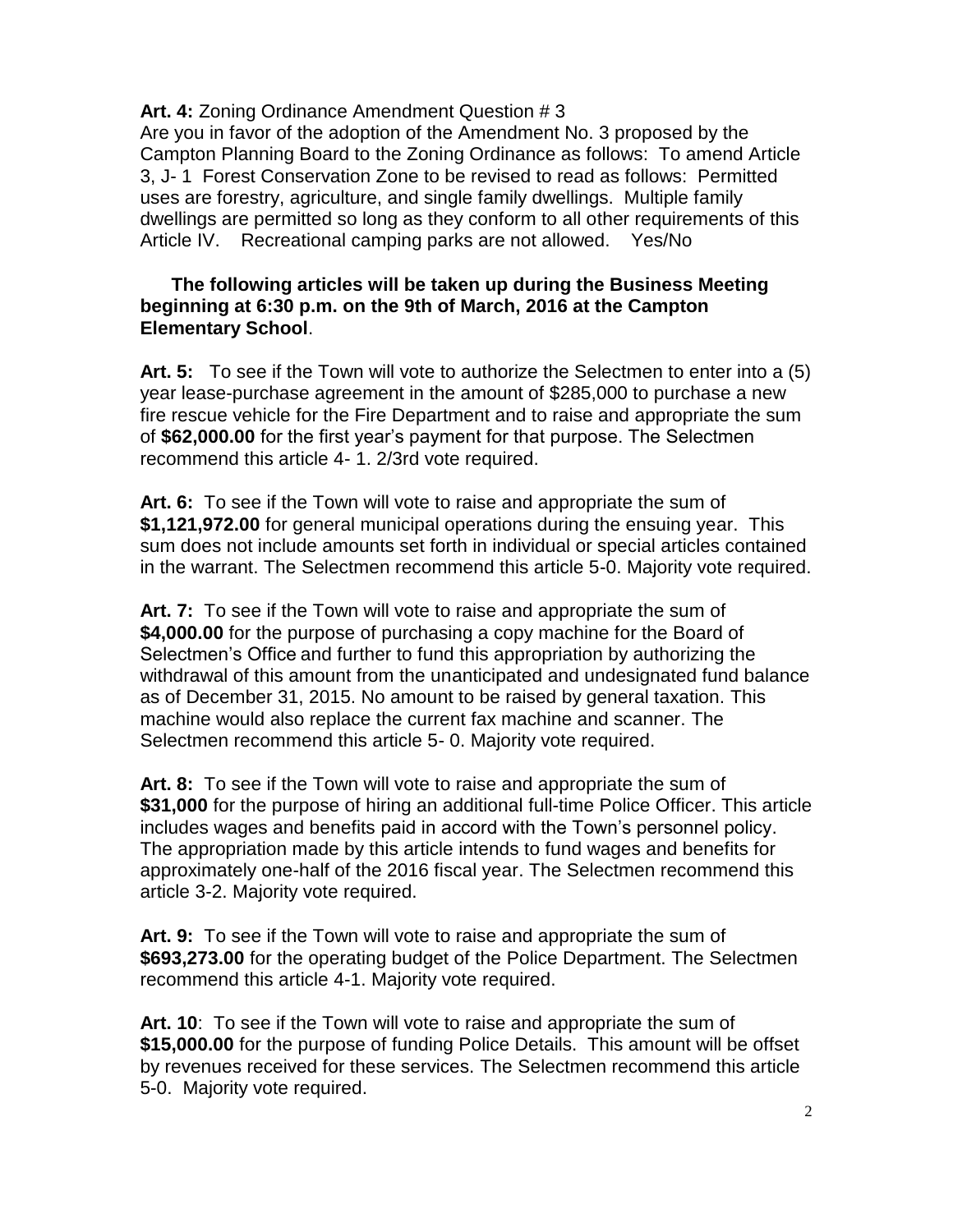**Art. 11:** To see if the Town will vote to raise and appropriate the sum of **\$40,000.00** for the purpose of purchasing a new cruiser for the Police Department and further to fund this appropriation by authorizing the withdrawal of this amount from the unanticipated and undesignated fund balance as of December 31, 2015. No amount to be raised by general taxation. The Selectmen recommend this article 5- 0. Majority vote required.

**Art. 12**: To see if the Town will vote to raise and appropriate **\$770,021.00** for the maintenance of highways and bridges, said sum to be offset by approximately \$112,106.00 from Highway Block Grants and the remainder to come from general taxation. The Selectmen recommend this article 5-0. Majority vote required.

**Art. 13:** To see if the Town will vote to authorize the Selectmen to enter into a (4) year lease-purchase agreement in the amount of 125,000.00 to purchase a new backhoe for the Highway Department and to raise and appropriate the sum of **\$32,555.00** for the first year's payment for that purpose. The Selectmen recommend this article 5- 0. Majority vote required. Lease contains a nonappropriation clause.

**Art. 14:** To see if the Town will vote, pursuant to RSA 41:33, to change the form of compensation of the Tax Collector/Town Clerk from an hourly basis to a salary basis in the amount of \$52,500 annually, based upon an expected and usual work period comparable to full-time employment under the Town's personnel policy and practice. Such compensation and benefits, if any, shall be paid in accord with the Town's personnel policy and practice as may be amended from time-to-time by the Selectmen, and shall be subject to annual adjustment in the annual town budget. The change in compensation shall take effect commencing with the first pay period after Town Meeting and upon implementation all statutory fees associated with either position shall be paid to the town treasurer at least monthly, or as directed by the selectmen, for the use of the town. The Selectmen recommend this article 5-0.

**Art. 15:** To see if the Town will vote to raise and appropriate the sum of **\$205,976.00** for the operating budget of the Town Clerk-Tax Collectors Office. The Selectmen recommend this article with a vote of 5 –0. Majority vote required.

**Art. 16:** To see if the Town will vote to raise and appropriate the sum of **\$106,569.00** for the operating budget of the Recreation Department. The Selectmen recommend this article with a vote of 5-0. Majority vote required.

**Art. 17:** To see if the Town will vote to raise and appropriate the sum of **\$420,071.00** for the support and maintenance of the Fire, Rescue and Ambulance Departments. The Selectmen recommend this article 5-0. Majority vote required.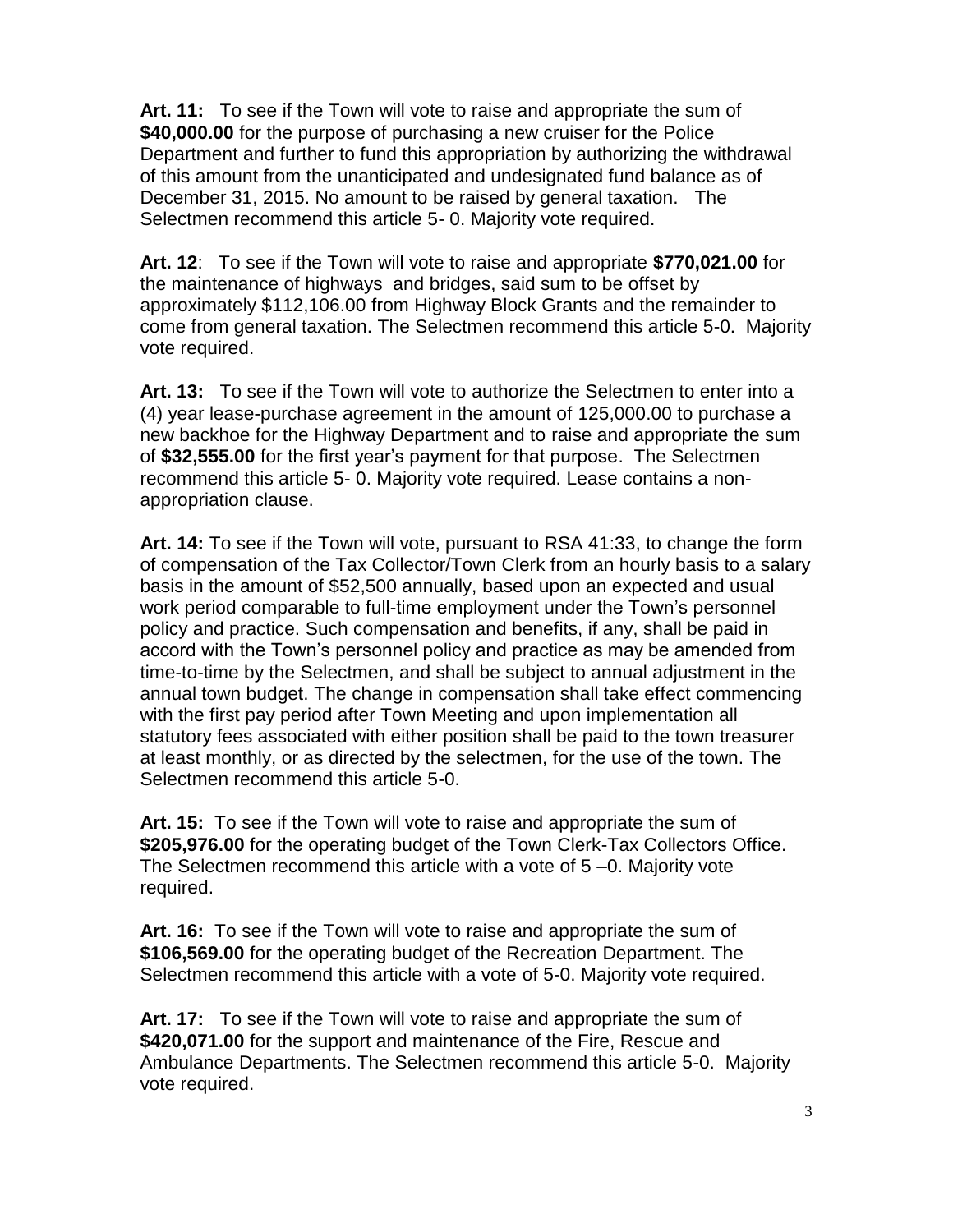**Art. 18**: To see if the Town will vote to raise and appropriate the sum of **\$31,365.00** for fire dispatch services and dues provided by the Lakes Region Mutual Fire Aid Association. The Selectmen recommend this article 5-0. Majority vote required.

**Art. 19**: To see if the Town will vote to raise and appropriate the sum of **\$500.00** for fighting forest fires. The Selectmen recommend this article 5-0. Majority vote required.

**Art. 20**: To see if the Town will vote to raise and appropriate the sum of \$55,591.00 for the maintenance of Blair and other cemeteries in Town and to fund this appropriation by authorizing the withdrawal of \$800.00 from the Cemetery Trust Funds for Perpetual Care with **\$54,791.00** to be raised by taxes. The Selectmen recommend this article 5-0. Majority vote required.

**Art. 21**: To see if the Town will vote to raise and appropriate **\$126,100.00** to be placed in the designated Capital Reserve Funds previously established (all items recommended by the Selectmen 5-0):

| Highway Equipment Capital Reserve Fund                  | \$10,000.00 |
|---------------------------------------------------------|-------------|
| <b>Bridge Construction Capital Reserve Fund</b>         | \$2,000.00  |
| <b>Road Construction Capital Reserve Fund</b>           | \$10,000.00 |
| Town Records Archive Capital Reserve Fund               | \$4,100.00  |
| <b>Campton Historical Building Capital Reserve Fund</b> | \$2,500.00  |
| <b>Office Technology Capital Reserve Fund</b>           | \$2,500.00  |
| Fire/Rescue Capital Reserve Fund                        | \$50,000.00 |
| Fire Equipment Capital Reserve Fund                     | \$15,000.00 |
| Municipal Buildings Capital Reserve Fund                | \$10,000.00 |
| Waste Disposal Capital Reserve Fund                     | \$20,000.00 |
|                                                         |             |

**Art. 22:** To see if the Town will vote to raise and appropriate the sum of **\$15,536.00 f**or the Town's share of services provided by Pemi-Baker Community Health, formerly known as Pemi-Baker Home Health Agency. Selectmen recommend this article 5-0. Majority vote required.

**Art. 23:** To see if the Town will vote to raise and appropriate the sum of **\$13,995.00** for Advertising and Regional Expenses. Selectmen recommend this article 5-0. Majority vote required.

**Art. 24**: To see if the Town will vote to accept the reports of agents and officers hereto chosen. Selectmen recommend this article 5-0. Majority vote required.

**Art. 25**: To transact any other business that may legally come before said meeting. Selectmen recommend this article 5-0. Majority vote required.

Given under our hands and seal this  $10<sup>th</sup>$  day of February, 2016.